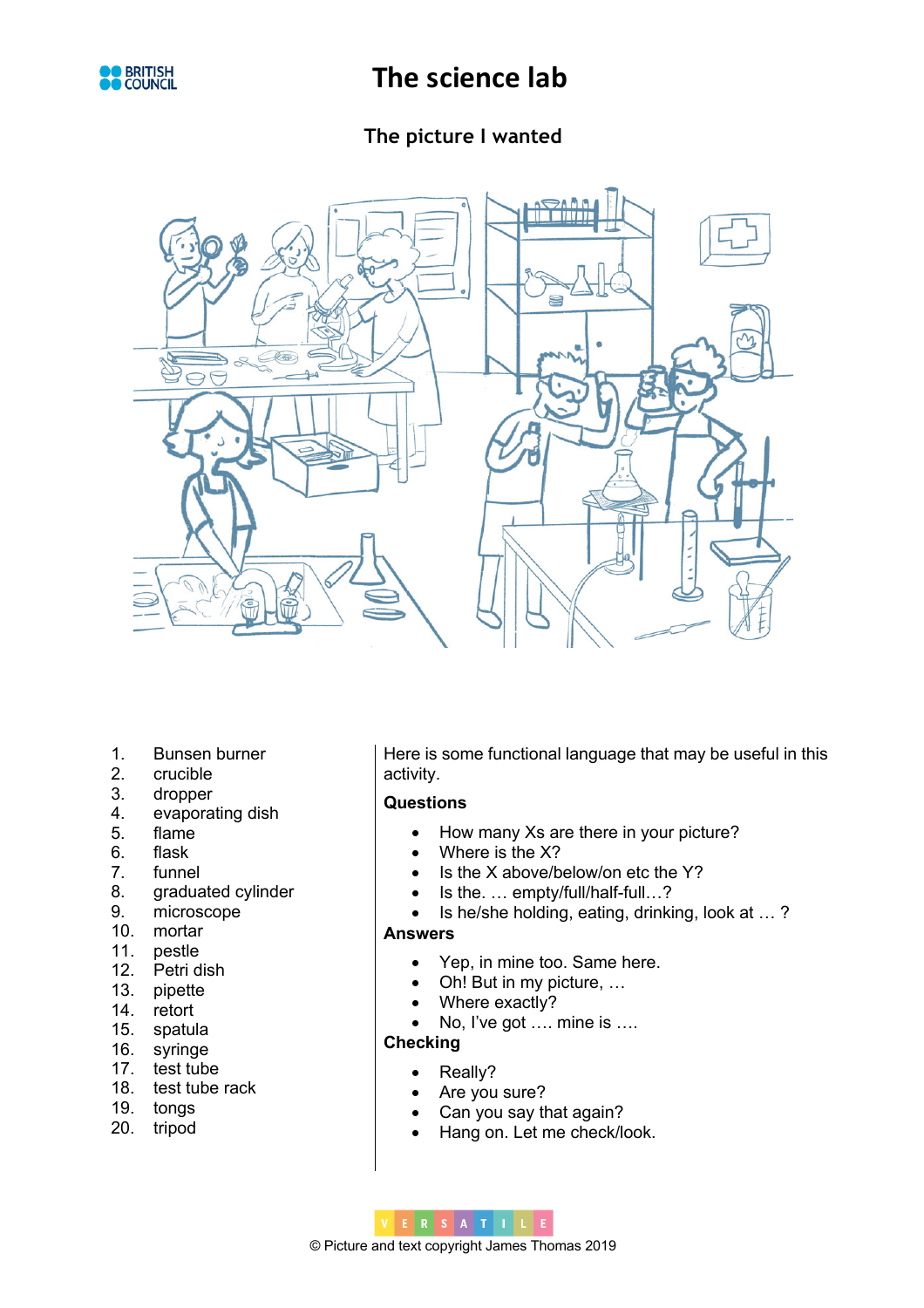

### Dear Pablo,

|                                                                                  | When I suggested that you <b>contain the set of the set of the set of the set of the set of the set of the set of the set of the set of the set of the set of the set of the set of the set of the set of the set of the set of </b> |
|----------------------------------------------------------------------------------|--------------------------------------------------------------------------------------------------------------------------------------------------------------------------------------------------------------------------------------|
|                                                                                  |                                                                                                                                                                                                                                      |
|                                                                                  |                                                                                                                                                                                                                                      |
| however, was that you would make so light of my instructions. I ________________ |                                                                                                                                                                                                                                      |
|                                                                                  | how you could put a skull and crossbones on the _____________ instead of the normal sign, for                                                                                                                                        |
|                                                                                  |                                                                                                                                                                                                                                      |
| ___________________ of humour?                                                   |                                                                                                                                                                                                                                      |
| The picture Last should be use and not                                           |                                                                                                                                                                                                                                      |

# *The picture I got should have … and not …*

### $\rightarrow$

*Whereas/When I asked for .., I got/you gave me …*

### è

*You seem to think that … is better/more suitable than … as requested.* 

## $\rightarrow$

*You must be mad, if you think that … is a good substitute for …*

# è

*And really, the thing which surprises me most is …*

### $\rightarrow$

Do not write under this line until instructed.

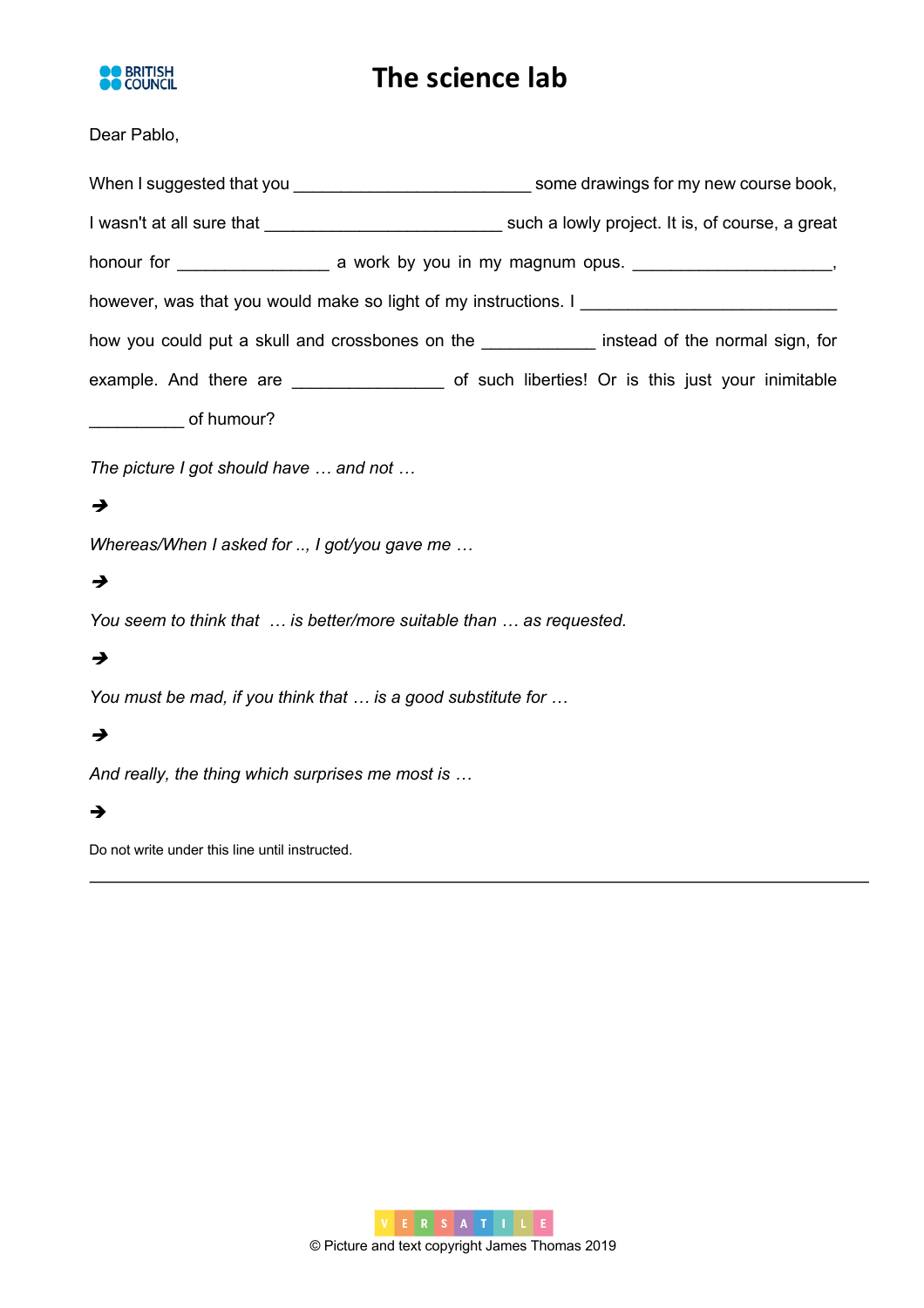

# **The picture I got**



- 1. Bunsen burner
- 2. crucible
- 3. dropper
- 4. evaporating dish
- 5. flame
- 6. flask
- 7. funnel
- 8. graduated cylinder
- 9. microscope
- 10. mortar
- 11. pestle
- 12. Petri dish
- 13. pipette
- 14. retort
- 15. spatula
- 16. syringe
- 17. test tube
- 18. test tube rack
- 19. tongs
- 20. tripod

Here is some functional language that may be useful in this activity.

#### **Questions**

- How many Xs are there in your picture?
- Where is the X?
- Is the X above/below/on etc the Y?
- Is the. ... empty/full/half-full...?
- Is he/she holding, eating, drinking, look at … ?

#### **Answers**

- Yep, in mine too. Same here.
- Oh! But in my picture, …
- Where exactly?
- No, I've got …. mine is ….

### **Checking**

- Really?
- Are you sure?
- Can you say that again?
- Hang on. Let me check/look.